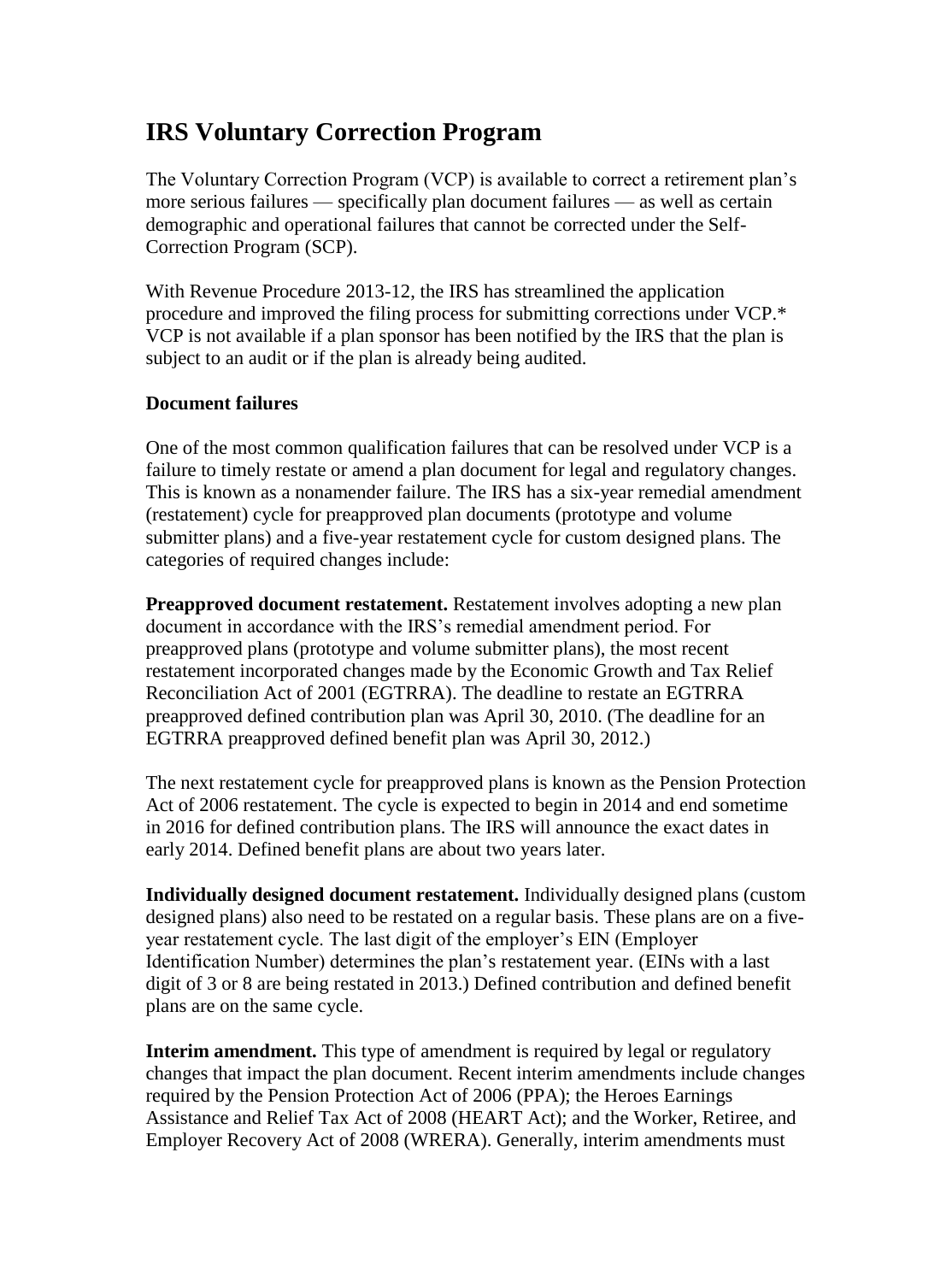be made by the *later* of the last day of the plan year or the due date of the sponsoring employer's tax return for the tax year the change became effective. Sometimes a new law or regulation requires that an amendment be completed by the end of a specific plan year or by a certain date.

**Discretionary amendment.** Employer-level changes, such as amending a plan to allow in-plan Roth conversions or participant loans or adding a hardship withdrawal provision, require discretionary amendments. Generally, discretionary amendments must be made by the end of the plan year in which the amendment becomes effective.

If a restatement or an amendment is not made in a timely fashion, the plan is out of compliance with the Internal Revenue Code. To bring it back into compliance, the plan must be submitted to the IRS under VCP along with the applicable fee. Keep in mind that if a plan is not in compliance and it is audited, the resulting fee under the Audit Closing Agreement Program (Audit CAP) will be substantially higher than the VCP fee.

## **Standard VCP Fees**

| <b>Number of Plan Participants</b> | Fee      |
|------------------------------------|----------|
| 20 or fewer                        | \$750    |
| 21-50                              | \$1,000  |
| 51-100                             | \$2,500  |
| 101-500                            | \$5,000  |
| 501-1,000                          | \$8,000  |
| 1,001-5,000                        | \$15,000 |
| 5,001-10,000                       | \$20,000 |
| More than 10,000                   | \$25,000 |

## **Standard fees**

When plan sponsors file under VCP, they are required to pay a fee based on the number of participants in the plan (as reported on the plan's most recently filed annual Form 5500). The IRS provides exceptions to the standard fees for correcting certain mistakes. When one of the following is the sole plan failure, the correction qualifies for the corresponding reduced fee: